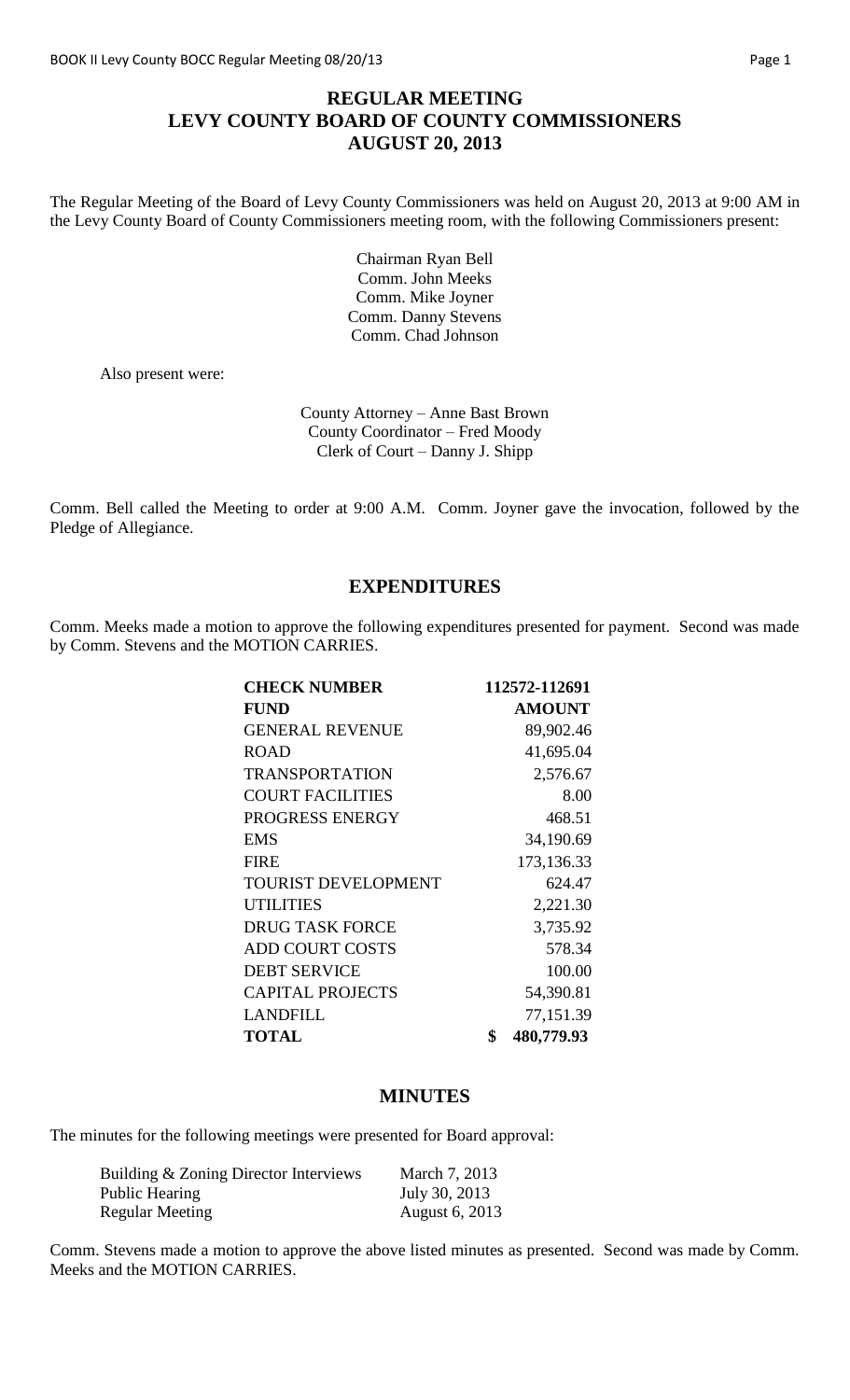### **LEVY COUNTY SHERIFF'S OFFICE**

Sheriff Bobby McCallum, Jr.

#### Budget Amendment Presentation Ratification of Drug Task Force 2014 Grant Application

Sheriff McCallum requested the Board ratify the Drug Task Force 2014 Grant Application. Sheriff McCallum stated he had been informed there were additional funds available bringing the Grant Application total to \$49,270.

Comm. Joyner made a motion to approve ratification of the Drug Task Force 2014 Grant Application and signature of Chairman Bell as requested. Second was made by Comm. Meeks and the MOTION CARRIES.

Sheriff McCallum presented the three quotes to the Board for purchase of the main control panel at the Jail. They are as follows:

| Florida Detention Systems, Inc. | \$22,700 |
|---------------------------------|----------|
| Southern Folger                 | \$71,945 |
| SimplexGrinnell                 | \$13,892 |

Sheriff McCallum requested Board approval of the bid from Florida Detention Systems, Inc. in the amount of \$22,700.

Sheriff McCallum also reported to the Board of transfers within his budget. The transfers are from Personnel Services to Capital Outlay for a total amount of \$36,000 and to Operating Expenses in the amount of \$35,000.

Comm. Joyner made a motion to approve the purchase of a new main control panel for the Jail from Florida Detention Systems, Inc. in the amount of \$22,700. Second was made by Comm. Meeks and the MOTION CARRIES.

Comm. Stevens made a motion to approve the budget amendments as presented by Sheriff McCallum. Second was made by Comm. Meeks and the MOTION CARRIES.

Sheriff McCallum announced to the Board the Inmate Work Crew has been re-instituted. A Special Investigations Unit has been created and Sheriff McCallum stated Jimmy Anderson has been promoted to Lieutenant in charge of this Unit. Lisa Brock has been promoted to Lieutenant at the Detention Center. Sheriff McCallum also introduced his new Executive Assistant, Kay Mikell to the Board.

### **SUWANNEE RIVER WATER MANAGEMENT DISTRICT**

Jon Dinges, Assistant Executive Director

Presentation on Minimum Flows and Levels Results for the Lower Santa Fe and Ichetucknee River and Priority Springs.

Mr. Dinges presented a check to the Board for payment in lieu of taxes in the amount of \$30,401.84. Following the check presentation, Mr. Dinges made a presentation on Minimum Flows and Levels Results for the Lower Santa Fe and Ichetucknee River and Priority Springs.

Mr. Dinges gave updated information to the Board regarding the RESTORE Act and spoke of the program called Regional Initiative Valuating Environmental Resources (RIVER), a local government cost share program.

Mr. Dinges also spoke briefly about the Suwannee River Basin Action Plan.

#### **PUBLIC COMMENTS**

Renate Cannon asked if the Town of Otter Creek was eligible under the RIVER Program for help with their water quality issues.

Mr. Dinges answered they would be eligible to apply for assistance.

Dana Sheffield questioned a project indicated in Fanning Springs by Mr. Dinges. Mr. Dinges answered they are working with the Nature Coast Regional Water Supply Board to get water to areas in Dixie county in need.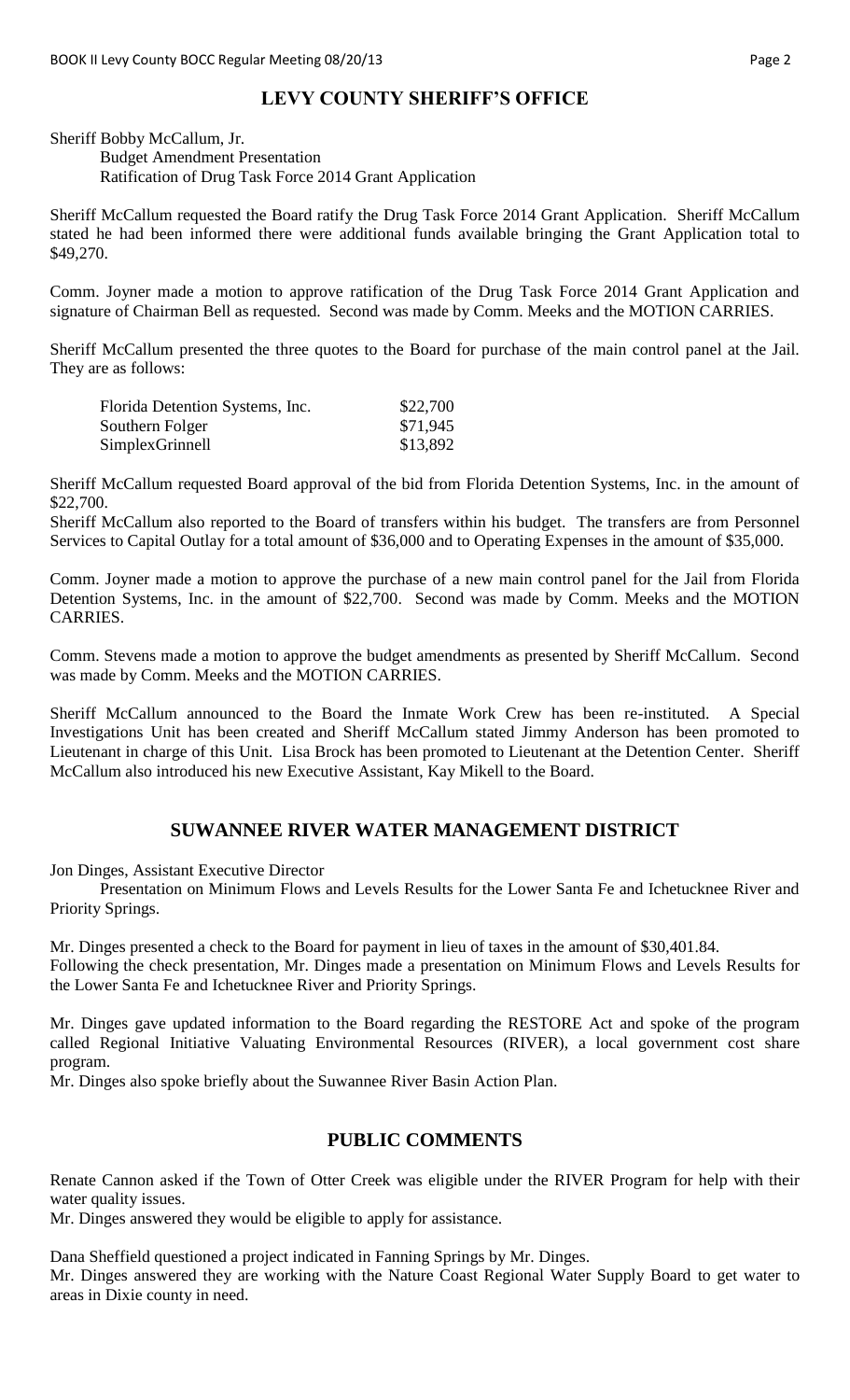# **COUNTY COORDINATOR**

Fred Moody

A. Request approval of Agreement between Levy County and Southeastern Archaeological Research (SEARCH) for the George T. Lewis Airport in connection with erosion control.

Mr. Moody requested Board approval of the Agreement between Levy County and Southeastern Archaeological Research (SEARCH) for the George T. Lewis Airport in connection with erosion control in the amount of \$7,670.20. This is funded by the Joint Participation Agreement with DOT.

Comm. Stevens made a motion to approve the Agreement between Levy County and Southeastern Archaeological Research as requested. Second was made by Comm. Meeks and the MOTION CARRIES.

B. Update for funding for the George T. Lewis Airport runway.

Mr. Moody gave an update for funding for the Board regarding funding for the George T. Lewis Airport runway. The Joint Participation Agreement adopted earlier in the amount \$451,000. There has been an additional \$300,000 provided by the State bringing the total to \$751,000 which will provide funding for a concrete overlay extending the life of the airstrip to about 30 years.

# **EMERGENCY MANAGEMENT**

Mark S. Johnson, Director

Request the acceptance of the Local Mitigation Strategy (LMS) and Community Wildfire Protection Plan (SWPP) Agreement between Levy County and the Withlacoochee Regional Planning Council (WRPC).

Mr. Johnson requested acceptance by the Board of the Local Mitigation Strategy and Community Wildfire Protection Plan Agreement between Levy County and the Withlacoochee Regional Planning Council. The Agreement shall commence upon execution of contract and continue through September 30, 2014. The amount of \$10,500 will be paid from the Emergency Management Performance Grant.

Comm. Meeks made a motion to accept the Local Mitigation Strategy and Community Wildfire Protection Plan Agreement as requested. Second was made by Comm. Johnson and the MOTION CARRIES.

# **LEVY COUNTY TRANSIT**

Connie Conley, General Manager

A. Request approval for services for Cost Allocation Plan to be performed by Tindale-Oliver and Associates, Inc.

Ms. Conley requested Board approval for services for the Cost Allocation Plan to be performed by Tindale-Oliver and Associates, Inc. in the amount of \$20,000. Ms. Conley stated this was encouraged by the auditors to be completed this fiscal year.

Comm. Johnson made a motion to approve the Cost allocation Plan as requested. Second was made by Comm. Joyner and the MOTION CARRIES.

B. Request approval for Service Agreement with Nature Coast Middle School for transportation for upcoming school year 2013-2014.

Ms. Conley requested Board approval of the Service Agreement with Nature Coast Middle School for transportation for the school year 2013-2014. Ms. Conley explained there are fewer students needing transportation home after school and the rate has changed to \$5.00 per student, per day.

Comm. Meeks made a motion to approve the Service Agreement with Nature Coast Middle School as requested. Second was made by Comm. Stevens and the MOTION CARRIES.

# **PARKS AND RECREATION**

Matt Weldon, Director

A. Request approval to disqualify bidders under Section 25 of Invitation to Bid.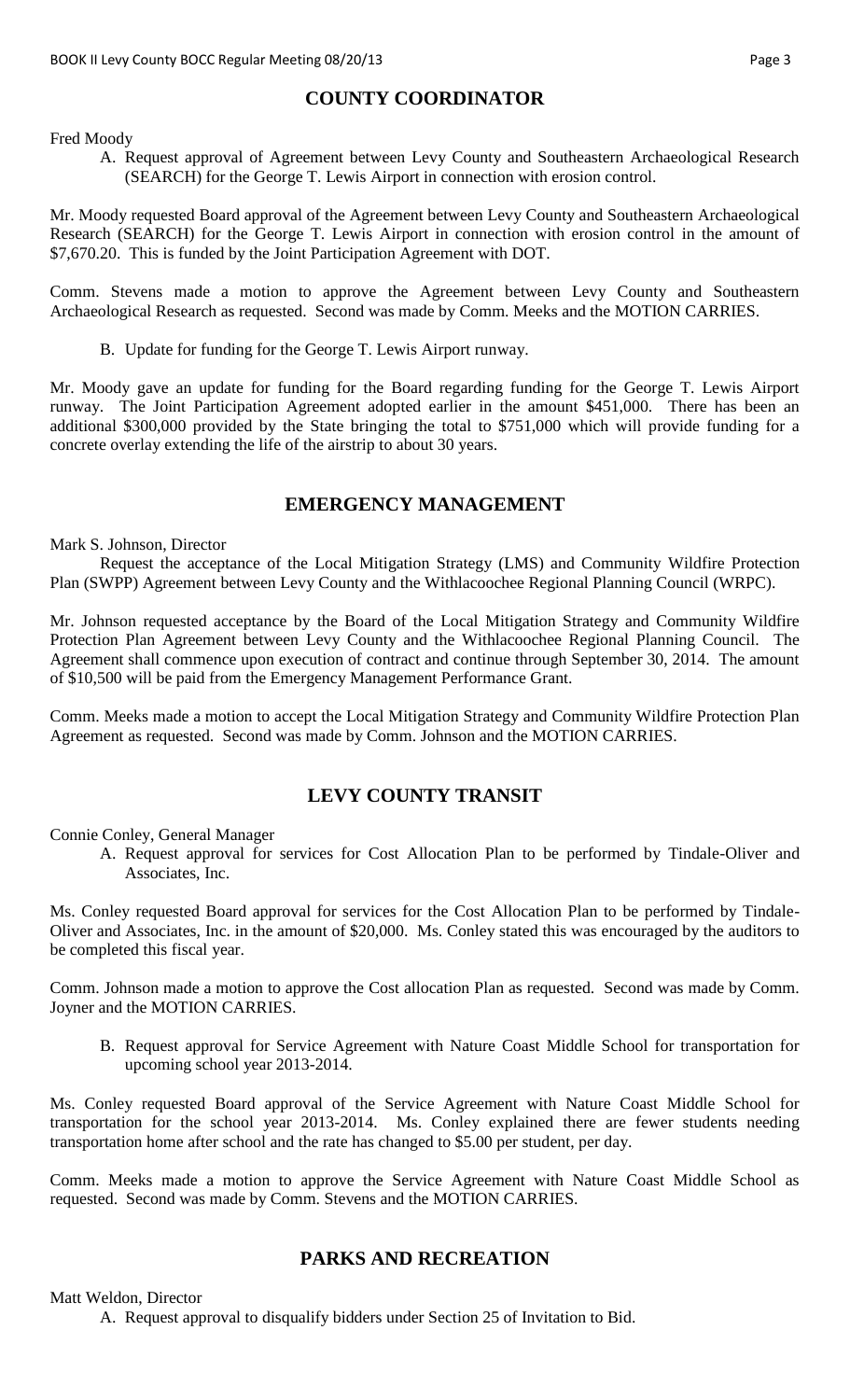BOOK II Levy County BOCC Regular Meeting 08/20/13 **Page 4** Page 4

Mr. Weldon requested Board approval to disqualify the following bidders under Section 25 of Invitation to Bid:

| Playmore West, Inc. | <b>Playmore Recreational Products and Services</b> |
|---------------------|----------------------------------------------------|
| Fort Myers, FL      | Fort Myers, FL                                     |

Comm. Stevens made a motion to disqualify the above listed bidders as requested. Second was made by Comm. Meeks and the MOTION CARRIES.

B. Request to award bid contract to the lowest bidder.

Mr. Weldon requested Board approval to award the bid contract for Henry Beck Park Playground equipment to the lowest bidder. The bids received are listed below:

| Playcore Wisconsin                |             |
|-----------------------------------|-------------|
| DBA GameTime, Inc.                |             |
| Longwood, FL                      | \$27,223.94 |
| Swartz Associates, Inc.           |             |
| Naples, FL                        | \$27,898.00 |
| <b>Advanced Recreational</b>      |             |
| Concepts, LLC                     |             |
| Melbourne, FL                     | \$43,000.00 |
| Bliss Products and Services, Inc. |             |
| Lithia Springs, GA                | \$29,785.00 |

Mr. Weldon recommended approval of Playcore Wisconsin, DBA GameTime, Inc. in the amount of \$27,223.94, which is the lowest bid.

Comm. Joyner made a motion to award the bid contract for Henry Beck Park playground equipment to Playcore Wisconsin, DBA GameTime, Inc. as requested. Second was made by Comm. Johnson and the MOTION CARRIES.

# **PUBLIC SAFETY**

David Knowles, Director

A. Request approval and Chairman's signature on the Medical Director Agreements.

Mr. Knowles requested Board approval and the Chairman's signature on the Medical Director Agreements. The Agreement with Medical Director: University of Florida Board of Trustees amount is \$29,000 and the Agreement with Associate Medical Director: Amit R. Rawal, MD, LLC through Gainesville Emergency Medical Associates, PA is \$18,000.00 for a combined total of \$47,000.00.

Comm. Stevens made a motion to approve the Medical Director Agreements and Chairman's signature as requested. Second was made by Comm. Meeks and the MOTION CARRIES.

B. Request approval for Resolution 2013-37 and Chairman's signature to accept the annual Emergency Medical Service (EMS) County grant funds for the improvement and expansion of county prehospital EMS system. The amount for this year is \$4,740.

Mr. Knowles requested Board approval of Resolution 2013-37 and the Chairman's signature to accept the annual Emergency Medical Service County grant funds in the amount of \$4,740. The funds will be utilized to equip classrooms with an interactive whiteboard, document camera, and cork board for training purposes at the Public Safety Complex.

Comm. Stevens made a motion to approve Resolution 2013.37 and the Chairman's signature to accept the annual Emergency Medical Service County grant funds as requested. Second was made by Comm. Johnson and the MOTION CARRIES.

C. Request approval and Chairman's signature to terminate the current Medical Director Agreement with Dr. Donald L. McCoy, dated March 21, 2000, pursuant section 7.a.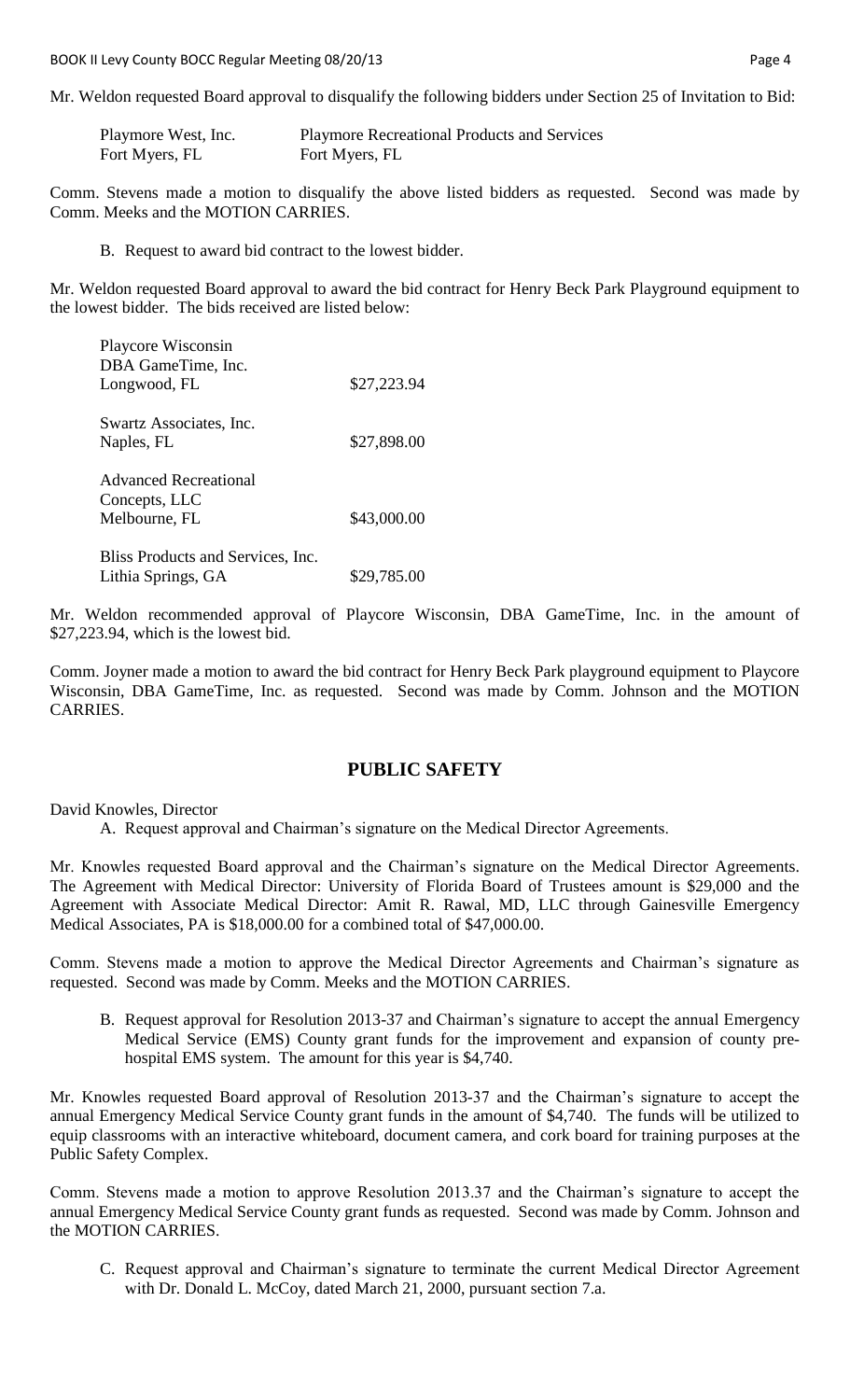Mr. Knowles requested Board approval and Chairman's signature to terminate the current Medical Director Agreement with Dr. Donald L. McCoy.

Comm. Stevens made a motion to approve the Chairman's signature to terminate the current Medical Director Agreement with Dr. Donald L. McCoy as requested. Second was made by Comm. Johnson and the MOTION CARRIES.

Mr. Knowles provided information to the Board of a recent unannounced, unscheduled State inspection of the Levy County EMS from a compliance officer from the State EMS office in Tallahassee. He reported Levy County EMS received no deficiencies out of the 180 areas of inspection.

### **ROAD DEPARTMENT**

Bruce Greenlee, Administrative Road Superintendent Request approval for Yearly Bid Items.

Mr. Greenlee requested Board approval of the yearly bid items for the Road Department. The items bid on are listed below with the corresponding lowest/best bidder:

| <b>Central Material</b>                |
|----------------------------------------|
| <b>Metal Culverts</b>                  |
| United Fuel & Supplies                 |
| Jones Plumbing                         |
| Blackledge Emulsions, Inc.             |
| <b>Safety Products and Safety Zone</b> |
| Universal Signs & Vulcan Signs         |
| <b>Scherer Quality Farms</b>           |
| Jenkins                                |
|                                        |

After discussion Comm. Stevens made a motion to approve the yearly bid items as presented, excluding asphalt. Second was made by Comm. Meeks and the MOTION CARRIES.

# **COMMISSIONERS' REPORTS**

#### Comm. Meeks

Request appointment of Paula Kennedy to the Construction Industry Licensing Board.

Comm. Meeks made a motion to appoint Paula Kennedy to the Construction Industry Licensing Board. Second was made by Comm. Johnson and the MOTION CARRIES.

Comm. Meeks read a letter into public record from Chief, Jeff DiMaggio, Bronson Fire Department thanking Chief Knowles for offering shift friendly classes making it possible for him to receive his FFII certification.

Comm. Bell gave an update of the RESTORE Act.

Comm. Bell announced there would be a benefit lunch for one of the Clerk's Office employees with a family member recently diagnosed with cancer.

Comm. Bell also read into public record a letter from Haven Hospice extending an invitation to Chief Knowles to serve as a member of their Community Advisory Board.

Comm. Stevens expressed concerns over the transferring of water in Fanning Springs out of Levy County.

Comm. Stevens requested the Board hear a non-agenda item. Second was made by Comm. Meeks and the MOTION CARRIES. Comm. Johnson votes NO.

Comm. Stevens made a motion for the Board to approve Ms. Neely preparing a letter with the assistance of Atty. Brown addressed to the Suwannee River Water Management District with the Chairman's signature advising them it is a violation of Levy County's Comp Plan to send water from Fanning Springs out of the county. Second was made by Comm. Meeks and the MOTION CARRIES.

The meeting recessed at 10:12 A.M.

The meeting reconvened at 10:30 A.M.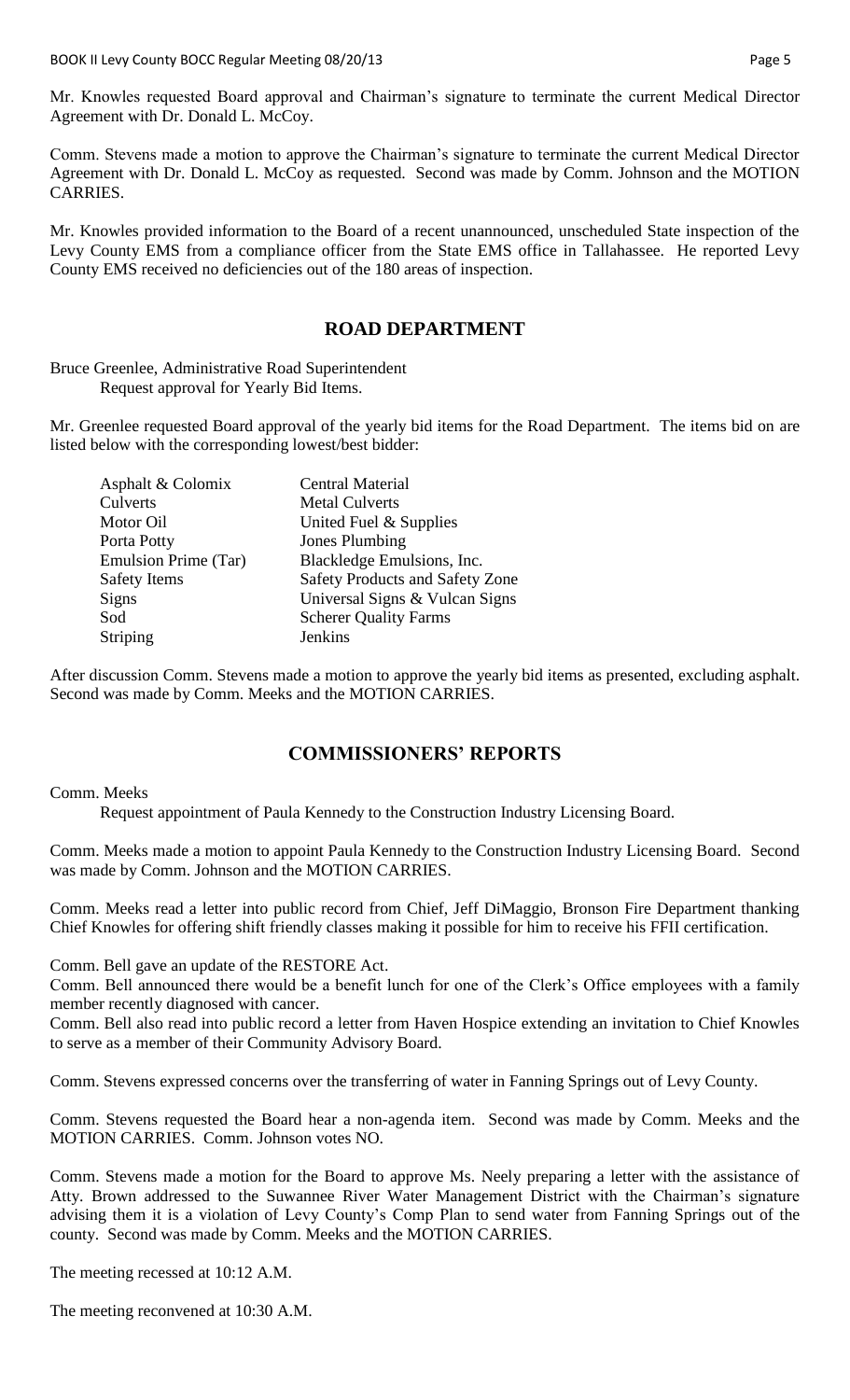# **BUDGET MEETING**

# **ROAD DEPARTMENT – (CONTINUED)**

Bruce Greenlee, Administrative Road Superintendent Request approval for Yearly Bid Item, asphalt.

Mr. Greenlee presented information to the Board regarding mileage expense for transport of asphalt from Central Materials vs. V.E. Whitehurst. After calculation, it was determined to be less costly to purchase asphalt from V.E. Whitehurst.

Comm. Joyner made a motion to approve the purchase of asphalt from V.E. Whitehurst and colmix from Central Materials. Second was made by Comm. Meeks and the MOTION CARRIES.

### **PARKS**

Mr. Weldon provided proposed swim park rate increases to the Board. The rates are as follows:

| Proposal #1 | Individual<br>$$1.50 - with sales tax$ | <b>Family Pass</b><br>\$40.00 | <b>Individual Pass</b><br>\$25.00 |
|-------------|----------------------------------------|-------------------------------|-----------------------------------|
| Proposal #2 | $$2.00 - with sales tax$               | \$50.00                       | \$30.00                           |
| Proposal #3 | $$2.00 - with sales tax$               | \$35.00                       | \$20.00                           |

Comm. Meeks made a motion to approve Proposal #3 to increase swim park rates as presented. Second was made by Comm. Johnson and the MOTION CARRIES.

### **PUBLIC SAFETY – FIRE DEPARTMENTS**

### **WILLISTON FIRE**

Danny Wallace, representing Chief Stegall, requested Board approval of a 6% increase for Williston Fire, which calculates at about \$12,000.

Comm. Stevens made a motion to approve the purchase of equipment and materials for up to \$12,300 to be paid by P.O.'s with invoices. Second was made by Comm. Joyner and the MOTION CARRIES.

# **CEDAR KEY FIRE**

Chief Robinson requested Board approval of a \$4,000 increase for the Cedar Key Fire Department.

Comm. Stevens made a motion to approve the purchase of equipment and materials for up to \$5,000 to be paid by P.O.'s with invoices. Second was made by Comm. Meeks and the MOTION CARRIES.

# **CHIEFLAND FIRE**

Kevin Gay, Chiefland City Manager requested Board approval of a \$48,000 increase for Chiefland Fire to be used for additional Fire Department personnel.

Comm. Stevens made a motion to keep the Chiefland Fire amount at \$199,000, the same amount as last year. Second was made by Comm. Joyner. The votes were as follows:

> Yes Comm. Stevens Comm. Meeks Comm. Joyner Comm. Johnson

Comm. Bell

The MOTION FAILS.